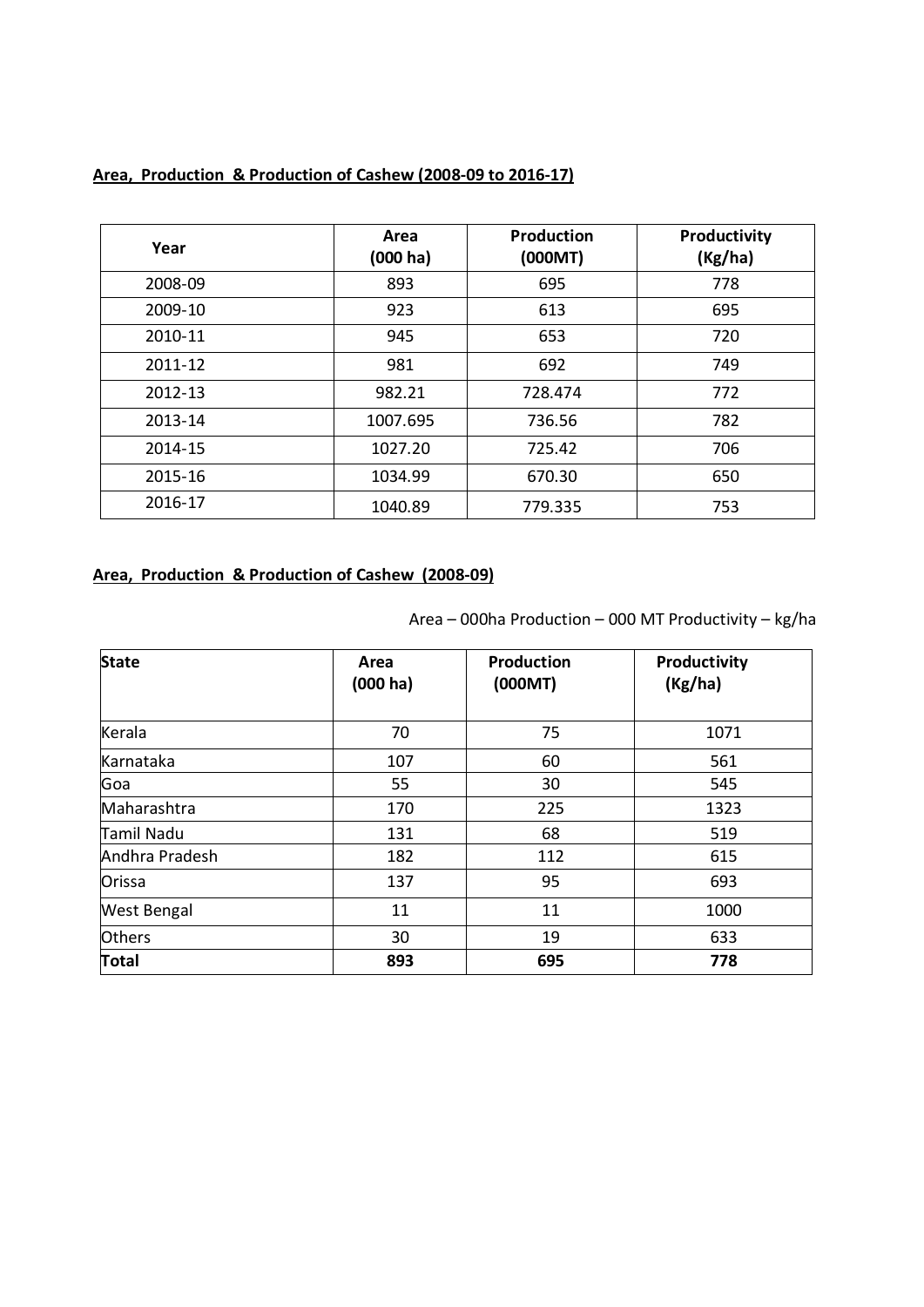#### **Area, Production & Production of Cashew (2009-10)**

| <b>State</b>       | Area<br>(000 ha) | Productive<br>Area<br>(000 ha) | Production<br>(000MT) | Productivity<br>(Kg/ha) |
|--------------------|------------------|--------------------------------|-----------------------|-------------------------|
| Kerala             | 72               | 69                             | 66                    | 957                     |
| Karnataka          | 118              | 115                            | 53                    | 461                     |
| Goa                | 55               | 55                             | 26                    | 473                     |
| Maharashtra        | 175              | 167                            | 198                   | 1186                    |
| <b>Tamil Nadu</b>  | 133              | 127                            | 60                    | 472                     |
| Andhra Pradesh     | 183              | 182                            | 99                    | 544                     |
| Orissa             | 143              | 131                            | 84                    | 641                     |
| <b>West Bengal</b> | 11               | 11                             | 10                    | 909                     |
| <b>Others</b>      | 33               | 25                             | 17                    | 680                     |
| <b>Total</b>       | 923              | 882                            | 613                   | 695                     |

Area – 000ha Production – 000 MT Productivity – kg/ha

# **Area, Production & Production of Cashew (2010-11)**

| <b>State</b>   | Area<br>(000 ha) | <b>Productive</b><br>Area<br>$(000)$ ha) | Production<br>(000MT) | Productivity<br>(Kg/ha) |
|----------------|------------------|------------------------------------------|-----------------------|-------------------------|
| Kerala         | 78               | 75                                       | 71                    | 947                     |
| Karnataka      | 119              | 116                                      | 57                    | 491                     |
| Goa            | 56               | 55                                       | 24                    | 436                     |
| Maharashtra    | 181              | 169                                      | 208                   | 1231                    |
| Tamil Nadu     | 135              | 129                                      | 65                    | 507                     |
| Andhra Pradesh | 183              | 182                                      | 107                   | 588                     |
| Orissa         | 149              | 136                                      | 91                    | 669                     |
| West Bengal    | 11               | 11                                       | 11                    | 1000                    |
| <b>Others</b>  | 33               | 33                                       | 19                    | 576                     |
| <b>Total</b>   | 945              | 906                                      | 653                   | 720                     |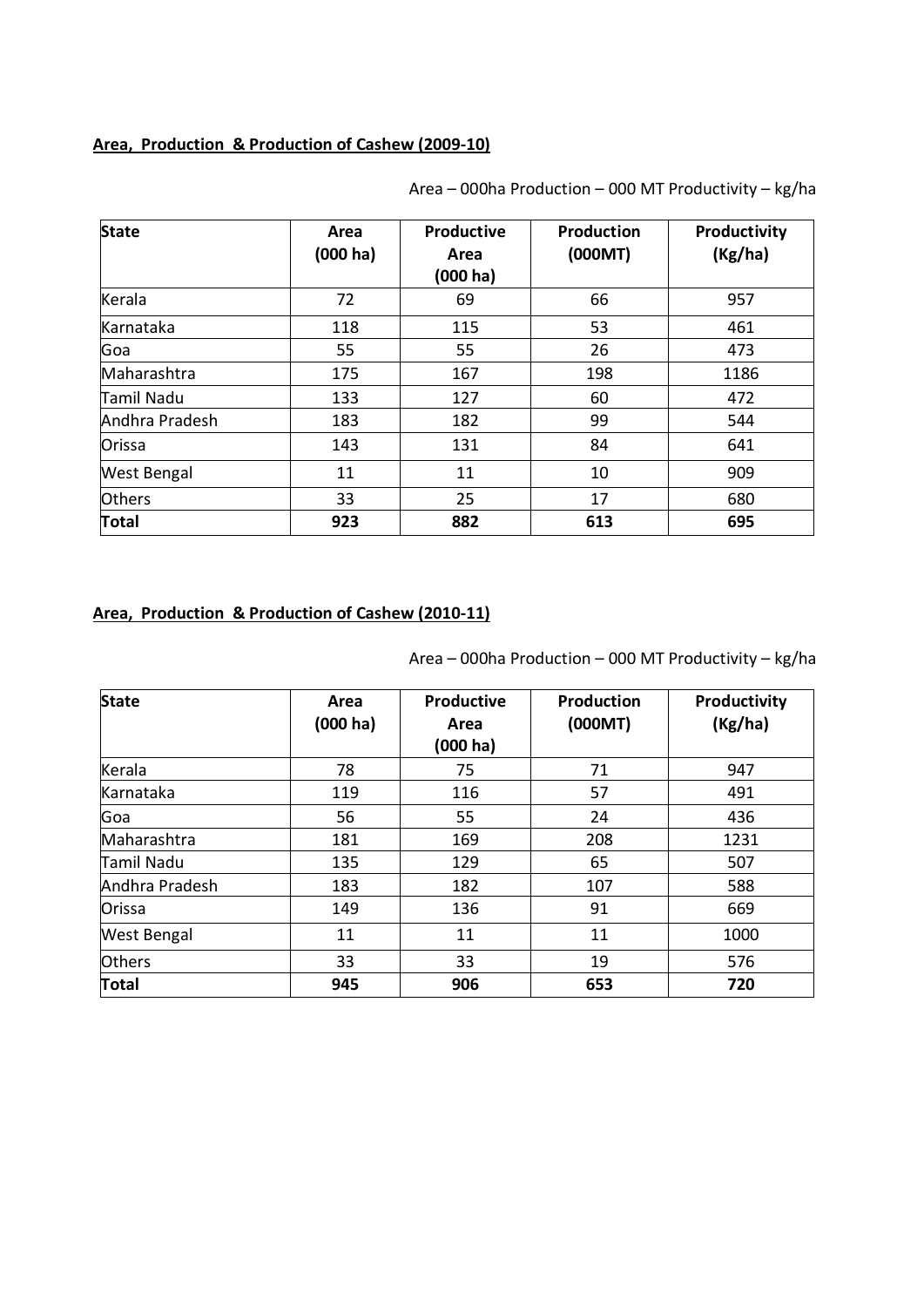#### **Area, Production & Production of Cashew (2011-12)**

| <b>State</b>   | Area<br>(000 ha) | Productive<br>Area<br>(000 ha) | @Production<br>(000MT) | Productivity<br>(Kg/ha) |
|----------------|------------------|--------------------------------|------------------------|-------------------------|
| Kerala         | 83               | 77                             | 73                     | 948                     |
| Karnataka      | 121              | 116                            | 60                     | 517                     |
| Goa            | 58               | 55                             | 25                     | 455                     |
| Maharashtra    | 183              | 174                            | 223                    | 1282                    |
| Tamil Nadu     | 136              | 131                            | 68                     | 519                     |
| Andhra Pradesh | 184              | 183                            | 110                    | 601                     |
| Orissa         | 158              | 142                            | 97                     | 683                     |
| Jharkhand      | 10               | 10                             | 5                      | 500                     |
| <b>Others</b>  | 48               | 47                             | 31                     | 861                     |
| <b>Total</b>   | 981              | 935                            | 692                    | 749                     |

Area – 000ha Production – 000 MT Productivity – kg/ha

### **Area, Production & Production of Cashew (2012-13)**

| <b>State</b>      | Area               | <b>Productive Area</b> | <b>Production</b> | Productivity |
|-------------------|--------------------|------------------------|-------------------|--------------|
|                   | $(000 \text{ ha})$ | $(000 \text{ ha})$     | (000MT)           | (Kg/ha)      |
| Kerala            | 84.88              | 83.00                  | 76.960            | 898          |
| Karnataka         | 121.88             | 116.64                 | 74.64             | 640          |
| Goa               | 57.47              | 55.385                 | 29.95             | 540          |
| Maharashtra       | 184.20             | 174.00                 | 224.64            | 1282         |
| <b>Tamil Nadu</b> | 136.42             | 133.00                 | 62.40             | 469          |
| Andhra Pradesh    | 183.95             | 183.00                 | 118.144           | 646          |
| Orissa            | 163.91             | 147.00                 | 100.84            | 685          |
| West Bengal       | 11.00              | 11.00                  | 12.06             | 1096         |
| Chattisgarh       | 13.50              | 10.00                  | 9.60              | 960          |
| Jharkhand         | 11.50              | 13.80                  | 4.64              | 336          |
| <b>Tripura</b>    | 4.10               | 4.00                   | 4.72              | 1180         |
| Meghalaya         | 8.50               | 9.35                   | 9.36              | 1001         |
| Assam             | 0.90               | 1.03                   | 0.52              | 505          |
| Total             | 982.21             | 943.879                | 728.474           | 772          |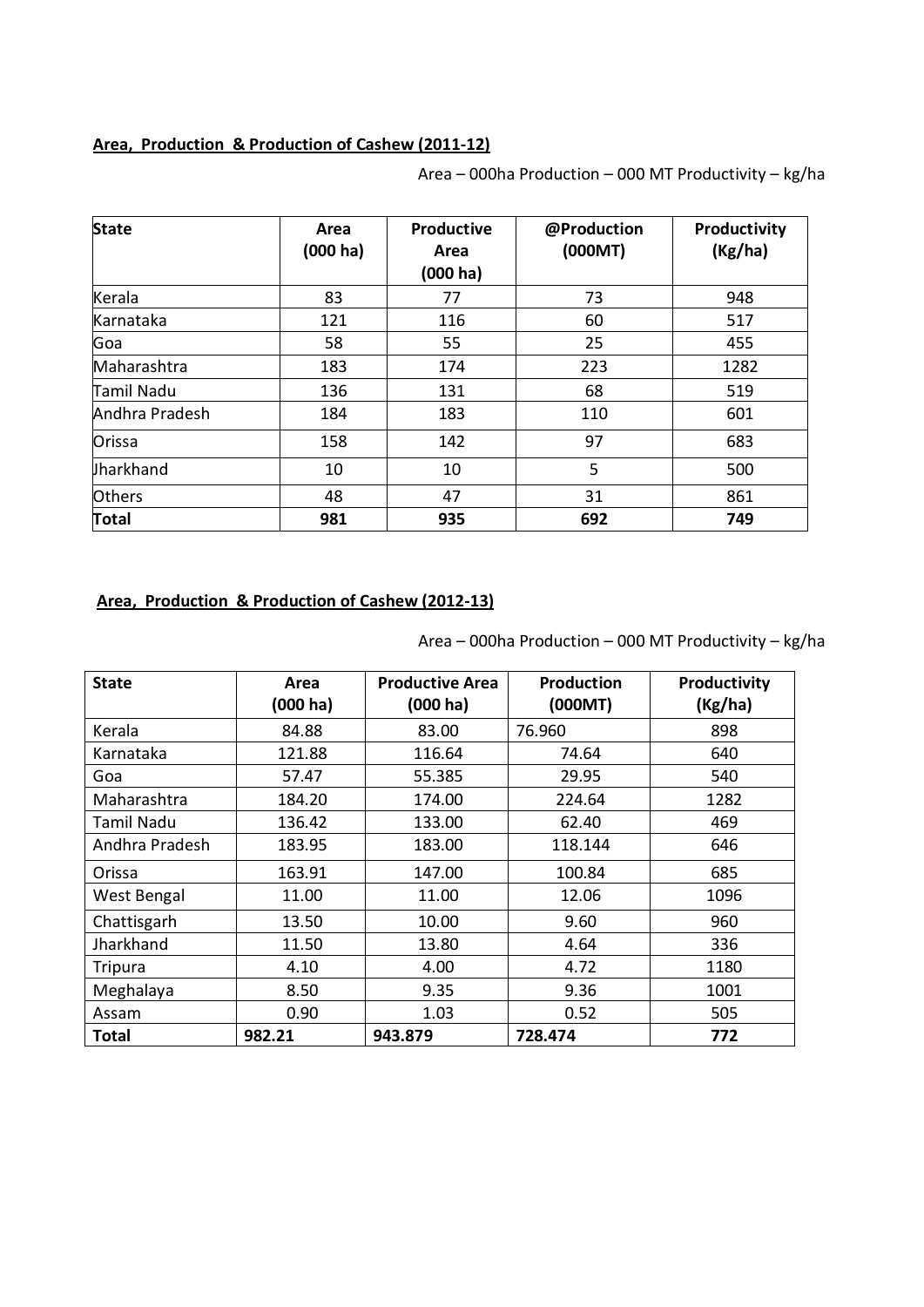#### **Area, Production & Production of Cashew (2013-14)**

Area – 000ha Production – 000 MT Productivity – kg/ha

| <b>State</b>   | Area<br>$(000 \text{ ha})$ | <b>Productive Area</b><br>$(000 \text{ ha})$ | <b>Production</b><br>(000MT) | Productivity<br>(Kg/ha) |
|----------------|----------------------------|----------------------------------------------|------------------------------|-------------------------|
| Kerala         | 84.93                      | 83.08                                        | 80.12                        | 910                     |
| Karnataka      | 124.11                     | 116.64                                       | 80.61                        | 750                     |
| Goa            | 57.97                      | 57.39                                        | 32.35                        | 780                     |
| Maharashtra    | 184.20                     | 176.00                                       | 236.20                       | 1317                    |
| Tamil Nadu     | 139.42                     | 134.00                                       | 67.39                        | 669                     |
| Andhra Pradesh | 184.95                     | 184.00                                       | 100.42                       | 646                     |
| Orissa         | 166.91                     | 156.00                                       | 85.71                        | 679                     |
| <b>Others</b>  | 65.205                     | 73.18                                        | 53.76                        | 735                     |
| <b>Total</b>   | 1007.695                   | 980.19                                       | 736.56                       | 782                     |

# **Area, Production & Production of Cashew (2014-15)**

| <b>State</b>   | Area     | <b>Production</b> | Productivity |
|----------------|----------|-------------------|--------------|
|                | (000 ha) | (000MT)           | (Kg/ha)      |
| Kerala         | 84.53    | 80.00             | 946          |
| Karnataka      | 124.71   | 80.50             | 645          |
| Goa            | 58.17    | 32.00             | 550          |
| Maharashtra    | 186.2    | 235.00            | 1262         |
| Tamil Nadu     | 140.42   | 67.00             | 478          |
| Andhra Pradesh | 185.45   | 100.00            | 539          |
| Orissa         | 180.41   | 85.50             | 474          |
| West Bengal    | 11.36    | 13.00             | 1096         |
| Jharkhand      | 14.83    | 4.50              | 303          |
| Chattisgarh    | 13.7     | 8.50              | 620          |
| Gujarat        | 7.22     | 8.50              | 1177         |
| Pondicherry    | 5.00     | 3.00              | 600          |
| Assam          | 1.05     | 0.57              | 543          |
| <b>Tripura</b> | 4.25     | 2.50              | 588          |
| Meghalaya      | 8.5      | 4.50              | 529          |
| Manipur        | 0.90     | 0.15              | 167          |
| Nagaland       | 0.50     | 0.20              | 400          |
| <b>Total</b>   | 1027.20  | 725.42            | 706          |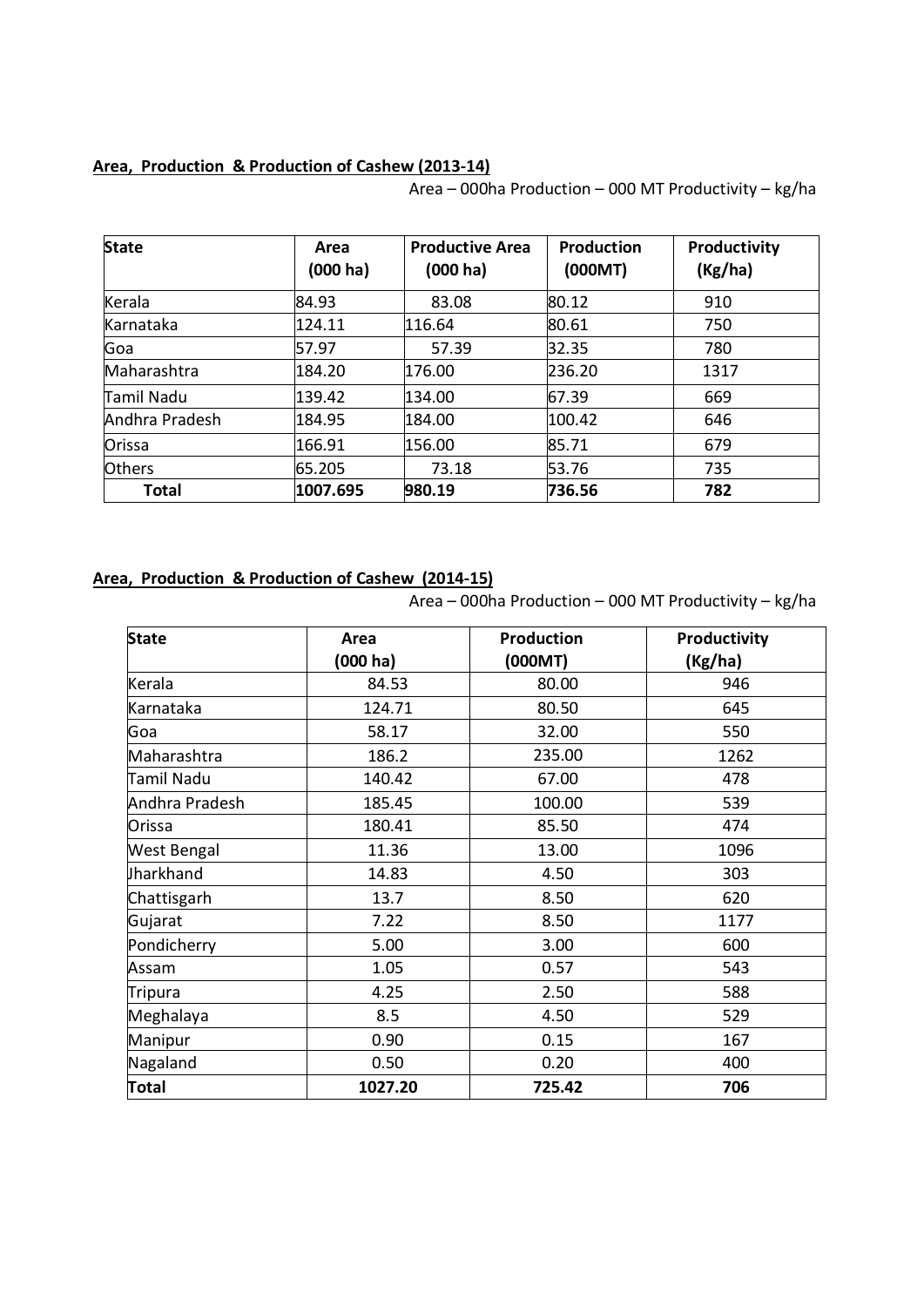### **Area, Production & Production of Cashew (2015-16)**

| <b>State</b>      | Area<br>(000 ha) | Production<br>(000MT) | Productivity<br>(Kg/ha) |
|-------------------|------------------|-----------------------|-------------------------|
| Kerala            | 87.01            | 72.00                 | 851                     |
| Karnataka         | 125.86           | 73.00                 | 572                     |
| Goa               | 58.17            | 28.00                 | 450                     |
| Maharashtra       | 186.20           | 220.00                | 1200                    |
| <b>Tamil Nadu</b> | 141.33           | 58.00                 | 400                     |
| Andhra Pradesh    | 185.57           | 95.50                 | 490                     |
| Orissa            | 182.91           | 80.50                 | 430                     |
| West Bengal       | 11.36            | 12.00                 | 1012                    |
| Jharkhand         | 14.83            | 5.00                  | 303                     |
| Chattisgarh       | 13.70            | 8.00                  | 550                     |
| Gujarat           | 7.22             | 6.50                  | 900                     |
| Pondicherry       | 5.00             | 2.00                  | 400                     |
| Assam             | 1.05             | 1.00                  | 475                     |
| <b>Tripura</b>    | 4.25             | 3.00                  | 588                     |
| Meghalaya         | 8.50             | 5.00                  | 529                     |
| Manipur           | 0.90             | 0.30                  | 167                     |
| Nagaland          | 0.50             | 0.50                  | 400                     |
| <b>Total</b>      | 1034.99          | 670.30                | 650                     |